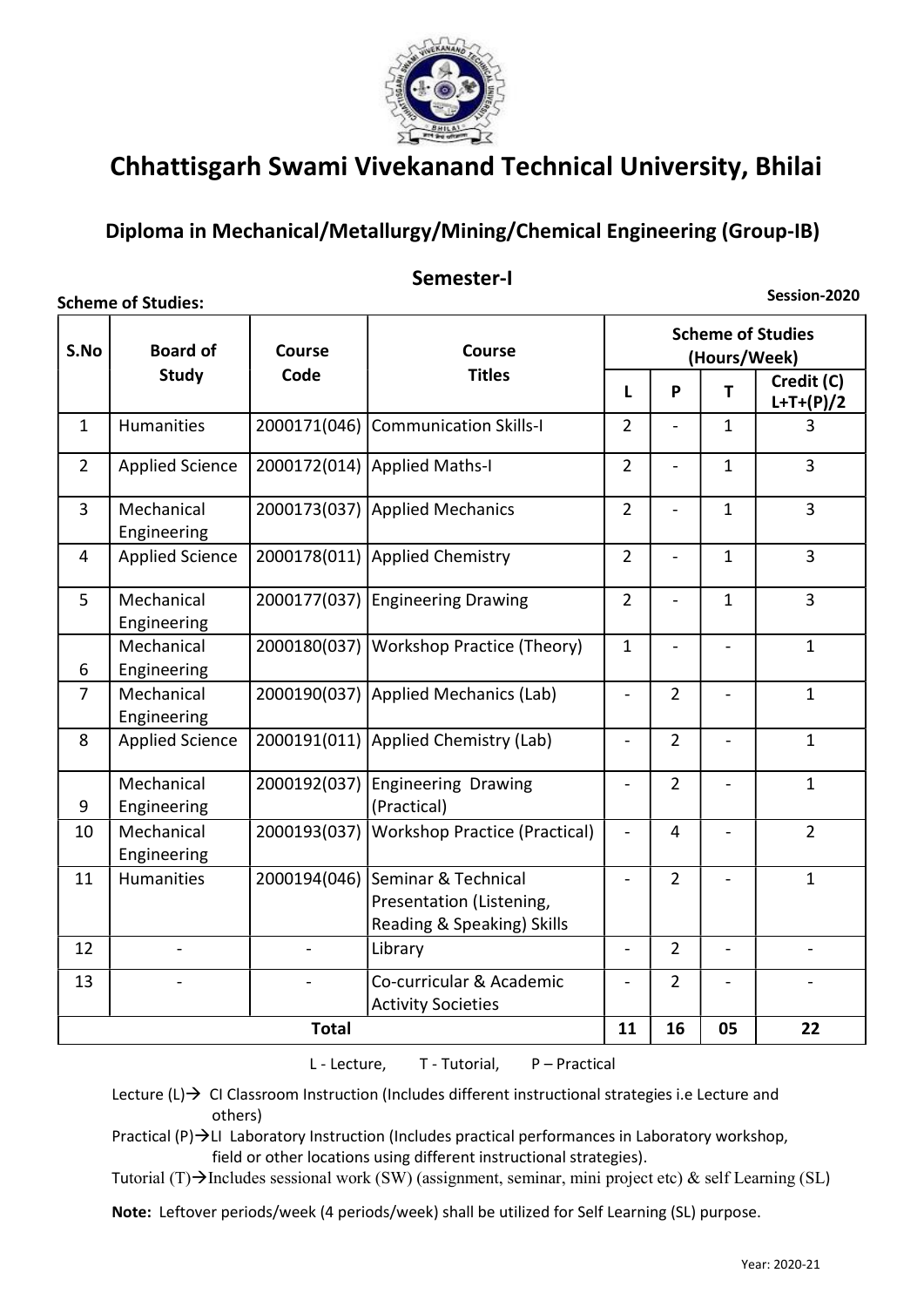

### Diploma in Mechanical/Metallurgy/Mining/Chemical Engineering (Group-IB)

### Semester-I

#### Scheme of Examinations:

Session-2020

|                         |                           |               |                                                                               | <b>Scheme of Examination</b> |                          |                          |                  |           |              |
|-------------------------|---------------------------|---------------|-------------------------------------------------------------------------------|------------------------------|--------------------------|--------------------------|------------------|-----------|--------------|
| <b>Board of</b><br>S.No |                           | <b>Course</b> | <b>Course</b>                                                                 | <b>Theory</b>                |                          |                          | <b>Practical</b> |           | <b>Total</b> |
|                         | <b>Study</b>              | Code          | <b>Titles</b>                                                                 | <b>ESE</b>                   | <b>CT</b>                | <b>TA</b>                | <b>ESE</b>       | <b>TA</b> | <b>Marks</b> |
| $\mathbf{1}$            | Humanities                | 2000171(046)  | <b>Communication Skills-I</b>                                                 | 70                           | 20                       | 30                       | $\overline{a}$   |           | 120          |
| $\overline{2}$          | <b>Applied Science</b>    | 2000172(014)  | <b>Applied Maths-I</b>                                                        | 70                           | 20                       | 30                       | $\frac{1}{2}$    |           | 120          |
| 3                       | Mechanical<br>Engineering | 2000173(037)  | <b>Applied Mechanics</b>                                                      | 70                           | 20                       | 30                       | $\overline{a}$   |           | 120          |
| $\overline{4}$          | <b>Applied Science</b>    | 2000178(011)  | <b>Applied Chemistry</b>                                                      | 70                           | 20                       | 30                       | $\overline{a}$   |           | 120          |
| 5                       | Mechanical<br>Engineering | 2000177(037)  | <b>Engineering Drawing</b>                                                    | 70                           | 20                       | 30                       |                  |           | 120          |
| 6                       | Mechanical<br>Engineering | 2000180(037)  | Workshop Practice (Theory)                                                    | $\overline{\phantom{0}}$     |                          | 30                       |                  |           | 30           |
| $\overline{7}$          | Mechanical<br>Engineering | 2000190(037)  | <b>Applied Mechanics (Lab)</b>                                                | $\overline{\phantom{a}}$     |                          | $\overline{\phantom{0}}$ | 30               | 50        | 80           |
| 8                       | <b>Applied Science</b>    | 2000191(011)  | Applied Chemistry (Lab)                                                       | $\qquad \qquad -$            | ۰                        | $\blacksquare$           | 30               | 50        | 80           |
| 9                       | Mechanical<br>Engineering | 2000192(037)  | <b>Engineering Drawing</b><br>(Practical)                                     | $\overline{\phantom{a}}$     |                          | ۰                        | 30               | 50        | 80           |
| 10                      | Mechanical<br>Engineering | 2000193(037)  | <b>Workshop Practice</b><br>(Practical)                                       | $\overline{a}$               |                          |                          | 50               | 30        | 80           |
| 11                      | Humanities                | 2000194(046)  | Seminar & Technical<br>Presentation (Listening,<br>Reading & Speaking) Skills | $\overline{\phantom{0}}$     | $\overline{\phantom{a}}$ |                          |                  | 50        | 50           |
|                         | <b>Total</b>              |               |                                                                               |                              | 100                      | 180                      | 140              | 230       | 1000         |

ESE : End Semester Examination, CT: Class Test, TA: Teachers Assessment

Note : i) TA in Theory includes Sessional work (SW) and Attendance (ATT) with weightage of 70% and 30% of total respectively.

ii) TA in Practical includes performance of PRA, PDA and Viva-Voce with weightage of 50%, 40% and 10% of total respectively.

iii) 85% attendance is essential in each theory and practical subjects to appear in examination.

Legend: - PRA: Process Assessment, PDA: Product Assessment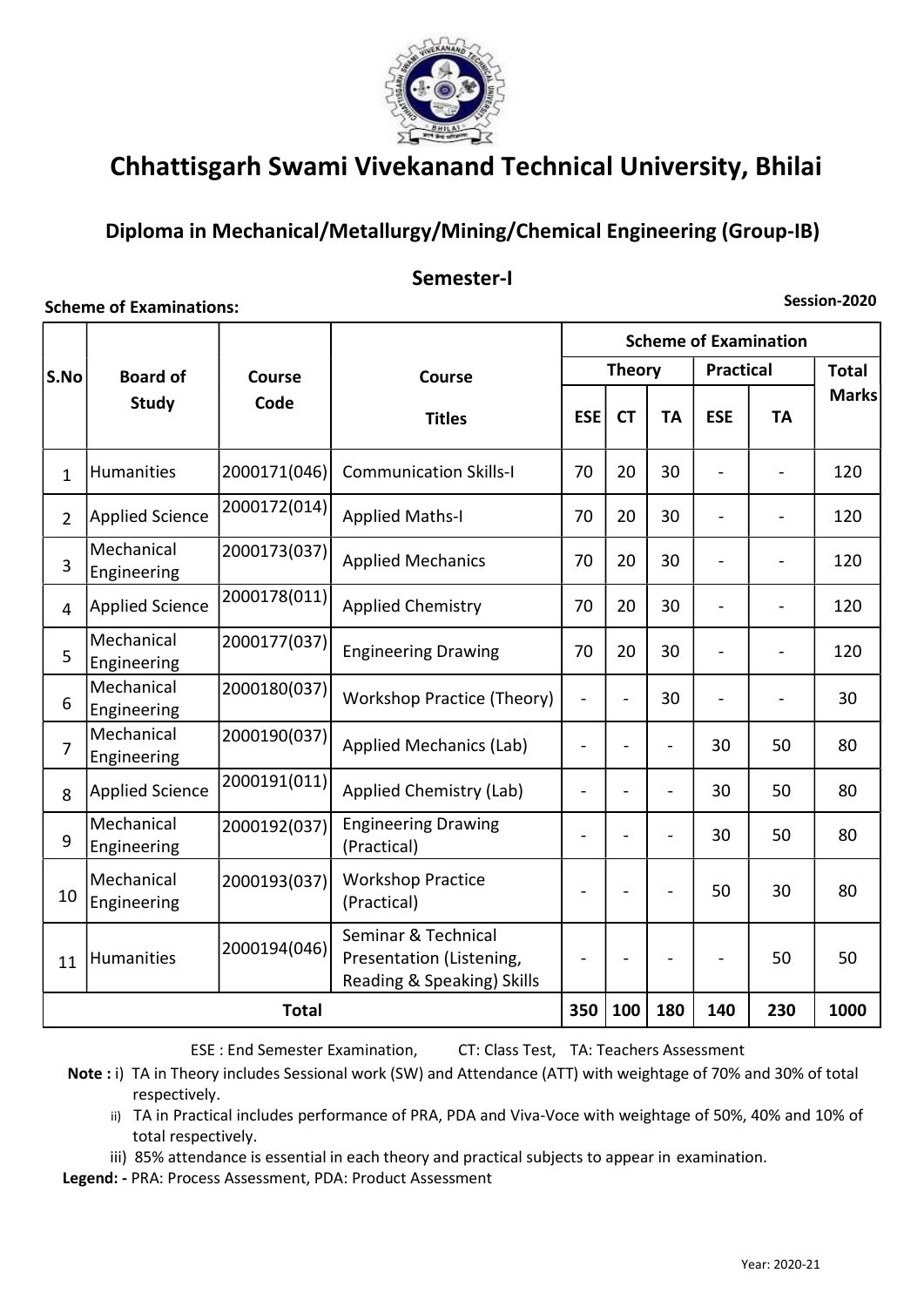

### Diploma in Mechanical/Metallurgy/Mining/Chemical Engineering (Group-IB)

#### Semester-II

Session-2020

| <b>Scheme of Studies:</b> |                                            |                  |                                                                                                       |                                          |                |                          | Session-2020                        |  |
|---------------------------|--------------------------------------------|------------------|-------------------------------------------------------------------------------------------------------|------------------------------------------|----------------|--------------------------|-------------------------------------|--|
| S.                        | <b>Board of</b>                            | Course<br>Code   | Course<br><b>Titles</b>                                                                               | <b>Scheme of Studies</b><br>(Hours/Week) |                |                          |                                     |  |
| No.                       | <b>Study</b>                               |                  |                                                                                                       | L                                        | P              | T                        | <b>Credit</b><br>(C)<br>$L+T+(P/2)$ |  |
| $\mathbf{1}$              | Humanities                                 | 2000271<br>(046) | <b>Communication Skills-II</b>                                                                        | $\overline{2}$                           |                | $\mathbf{1}$             | 3                                   |  |
| $\overline{2}$            | <b>Applied Science</b>                     | 2000272<br>(014) | <b>Applied Maths-II</b>                                                                               | $\overline{2}$                           | $\blacksquare$ | $\mathbf{1}$             | $\overline{3}$                      |  |
| 3                         | <b>Civil Engineering</b>                   | 2000273<br>(020) | Environmental Engineering &<br>Sustainable Development                                                | $\overline{2}$                           | $\overline{a}$ | $\mathbf{1}$             | $\overline{3}$                      |  |
| 4                         | <b>Applied Science</b>                     | 2000274<br>(015) | <b>Applied Physics</b>                                                                                | $\overline{2}$                           | $\overline{a}$ | 1                        | 3                                   |  |
| 5                         | Mechanical<br>Engineering                  | 2000279<br>(037) | <b>Basic Non-Conventional Energy</b><br>Sources                                                       | $\mathbf{1}$                             |                | 1                        | $\overline{2}$                      |  |
| 6                         | <b>Computer Science</b><br>and Engineering | 2000276<br>(022) | Computer Fundamentals &<br>Applications                                                               | $\overline{2}$                           |                |                          | $\overline{2}$                      |  |
| $\overline{7}$            | <b>Applied Science</b>                     | 2000290<br>(015) | <b>Applied Physics (Lab)</b>                                                                          | $\blacksquare$                           | $\overline{2}$ | $\overline{\phantom{a}}$ | $\mathbf{1}$                        |  |
| 8                         | Mechanical<br>Engineering                  | 2000291<br>(037) | <b>Basic Non-Conventional Energy</b><br>Sources (Lab)                                                 |                                          | $\overline{2}$ | $\overline{a}$           | $\mathbf{1}$                        |  |
| 9                         | Computer Science<br>and Engineering        | 2000292<br>(022) | Computer Fundamentals &<br>Applications (Lab)                                                         |                                          | 4              | $\overline{\phantom{a}}$ | $\overline{2}$                      |  |
| 10                        | <b>Humanities</b>                          | 2000294<br>(046) | Seminar & Technical<br><b>Presentation (Personality</b><br>Development & Leadership)<br><b>Skills</b> | $\overline{\phantom{a}}$                 | $\overline{2}$ | $\overline{a}$           | $\mathbf{1}$                        |  |
| 11                        |                                            | $\blacksquare$   | Library                                                                                               | $\overline{\phantom{0}}$                 | $\overline{2}$ | $\overline{\phantom{a}}$ |                                     |  |
| 12                        |                                            |                  | Co-curricular & Academic<br><b>Activity Societies</b>                                                 |                                          | $\overline{2}$ | $\overline{\phantom{a}}$ |                                     |  |
|                           |                                            | <b>Total</b>     |                                                                                                       | 11                                       | 14             | 05                       | 21                                  |  |

L - Lecture, T - Tutorial, P – Practical

Lecture (L)  $\rightarrow$  CI Classroom Instruction (Includes different instructional strategies i.e Lecture and others.)

Practical  $(P) \rightarrow$  LI Laboratory Instruction (Includes practical performances in Laboratory workshop, field or other locations using different instructional strategies).

Tutorial (T)  $\rightarrow$  Includes sessional work (SW) (assignment, seminar, mini project etc), self Learning (SL)

Note: Leftover periods/week (6 periods/week) shall be utilized for Self Learning (SL) purpose.